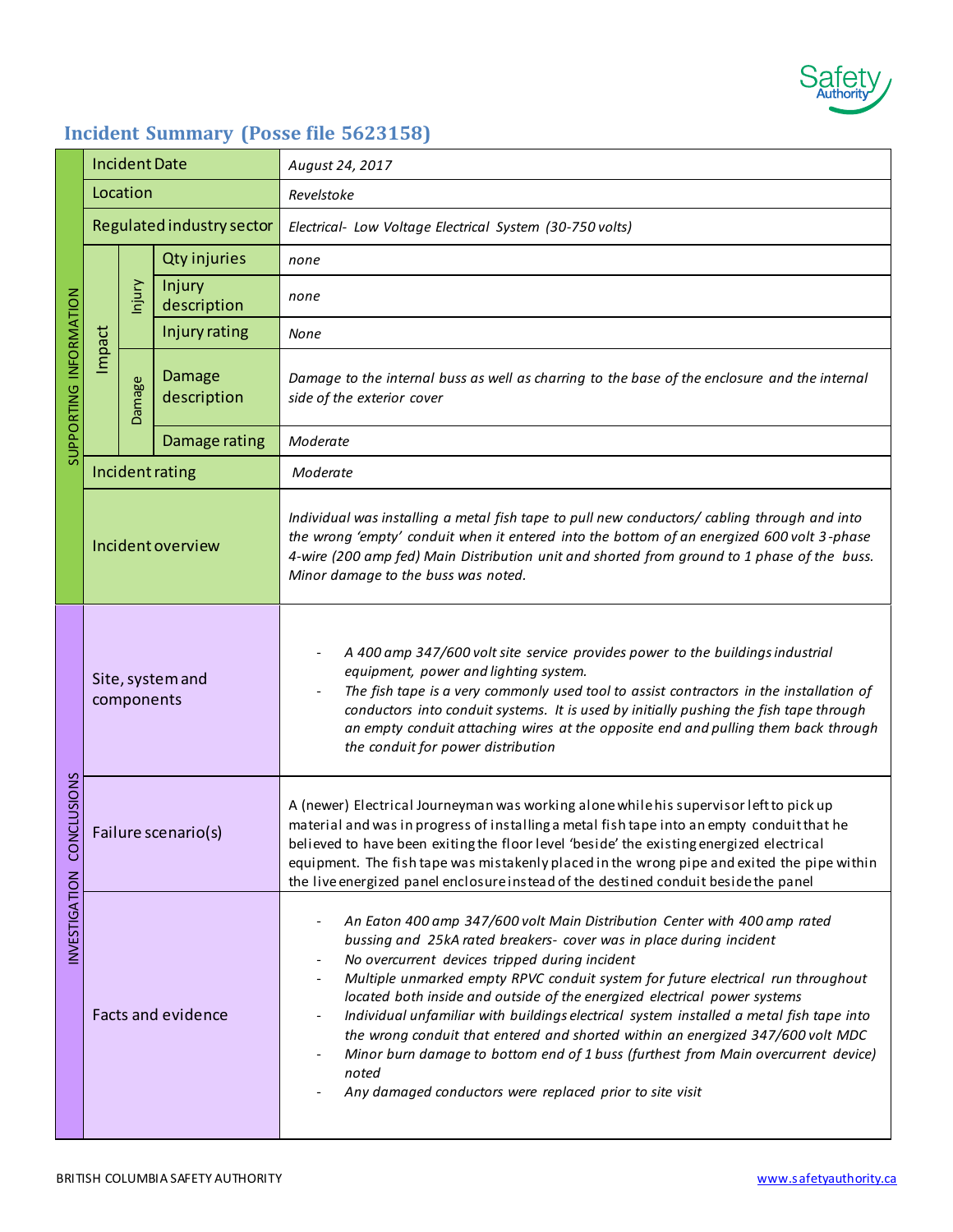

## **Incident Summary (Posse file 5623158)**

| Causes and<br>contributing factors | The fact that the young Journeyman Electrician was working alone in an industrial shop and<br>was not familiar with the facilities electrical system, the installation of a metal fish tape into<br>an energized panel created the short when contacting both the energized Buss and the<br>bonded metal enclosure and a fault occurred, the damage to the Buss was minor however<br>the energy produced within the enclosed equipment contained and prevented further<br>damage or injuries from occurring.<br>It is Highly Probable that the individual both failed to investigate and confirm the conduit was<br>the correct one prior to proceeding with work and that by working alone the incident 'may'<br>have been prevented by having a co-worker at the location through communications. |
|------------------------------------|-----------------------------------------------------------------------------------------------------------------------------------------------------------------------------------------------------------------------------------------------------------------------------------------------------------------------------------------------------------------------------------------------------------------------------------------------------------------------------------------------------------------------------------------------------------------------------------------------------------------------------------------------------------------------------------------------------------------------------------------------------------------------------------------------------|
|                                    |                                                                                                                                                                                                                                                                                                                                                                                                                                                                                                                                                                                                                                                                                                                                                                                                     |

### *Photos or diagrams (if necessary)*



*Initial burn damage at time of incident within enclosure*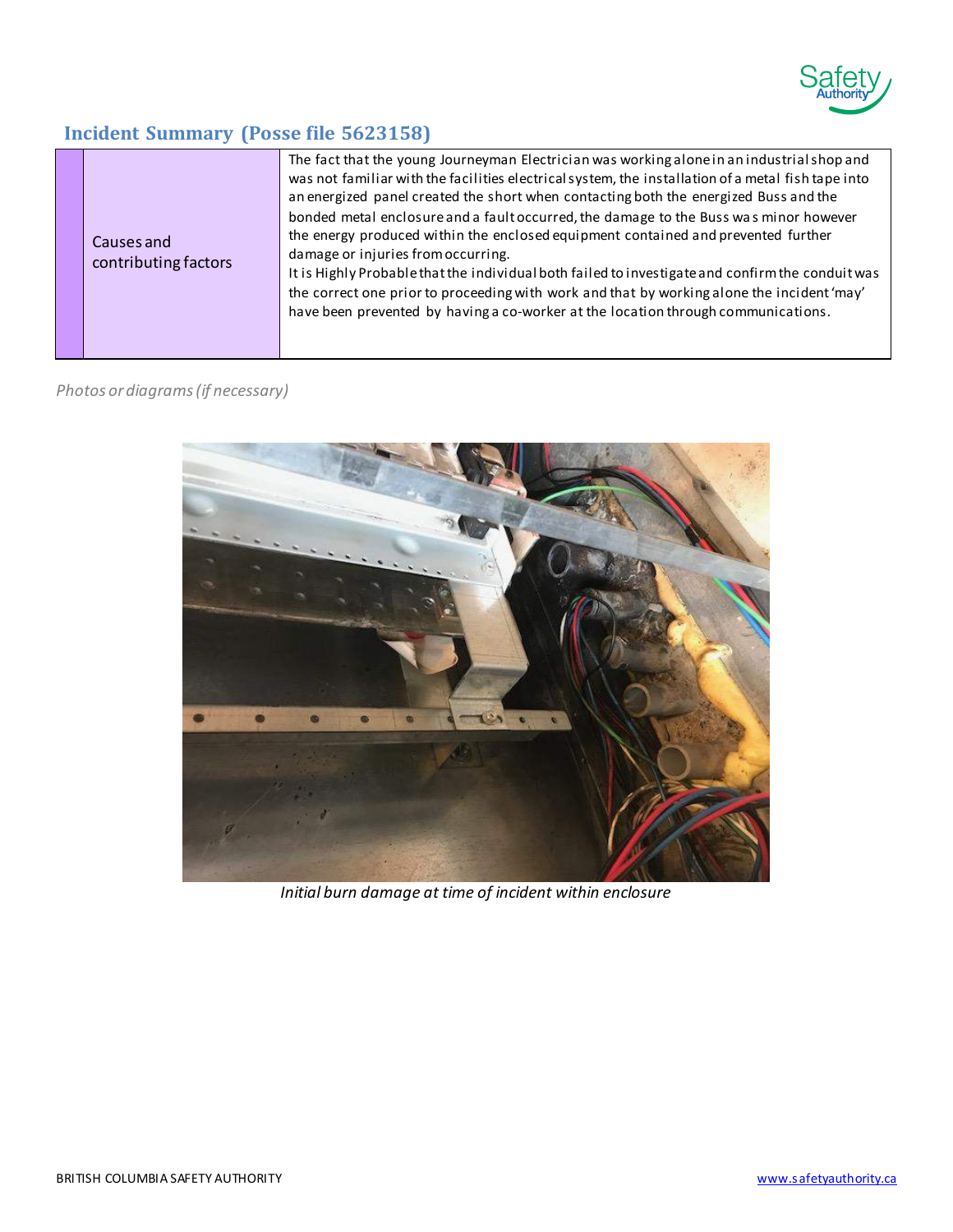



*Initial burn damage within enclosure*



*Opened MDC at time of incident*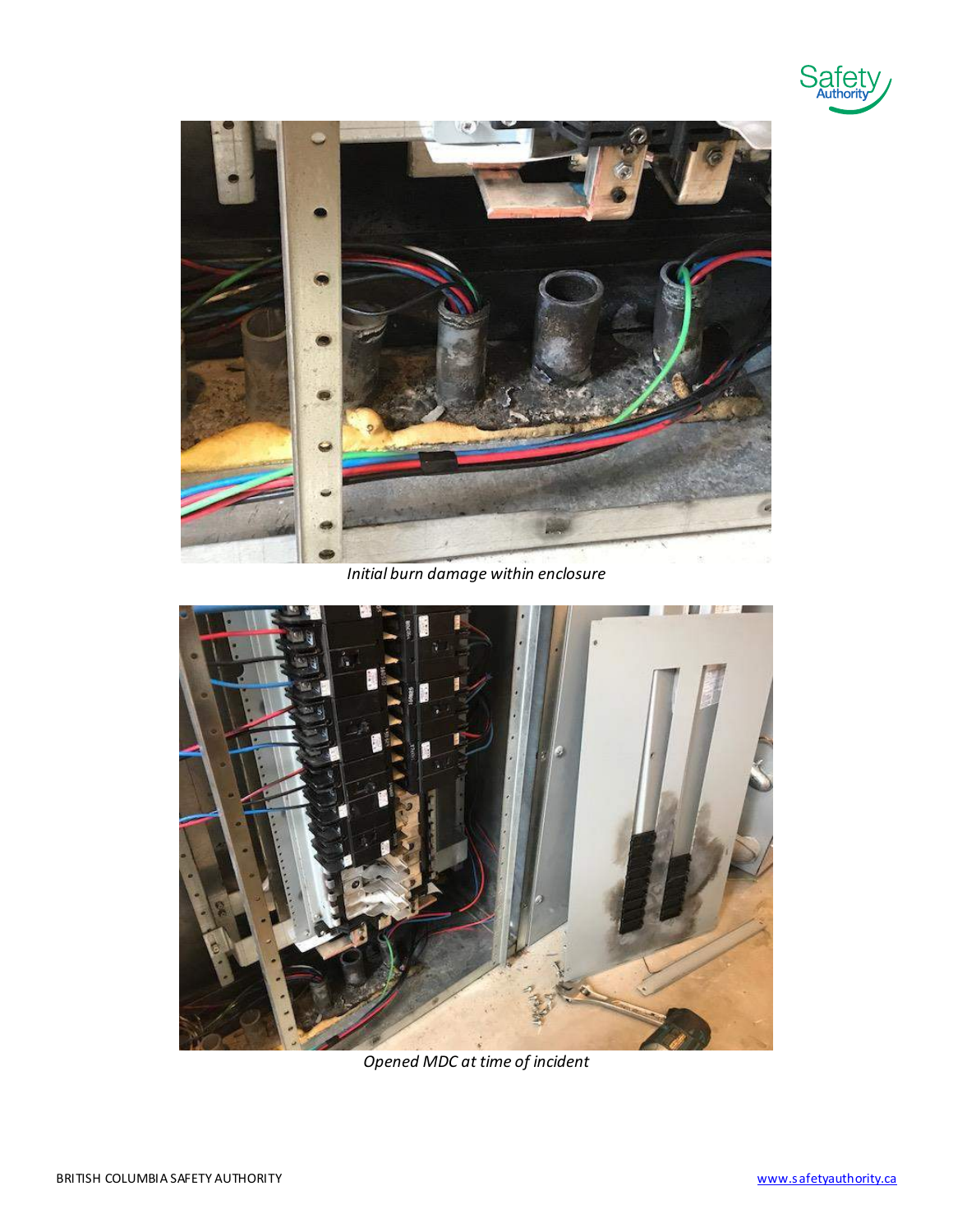



*Extent of Buss damage- at load end of enclosure*



*Empty conduit system ORIGINAL TARGET*